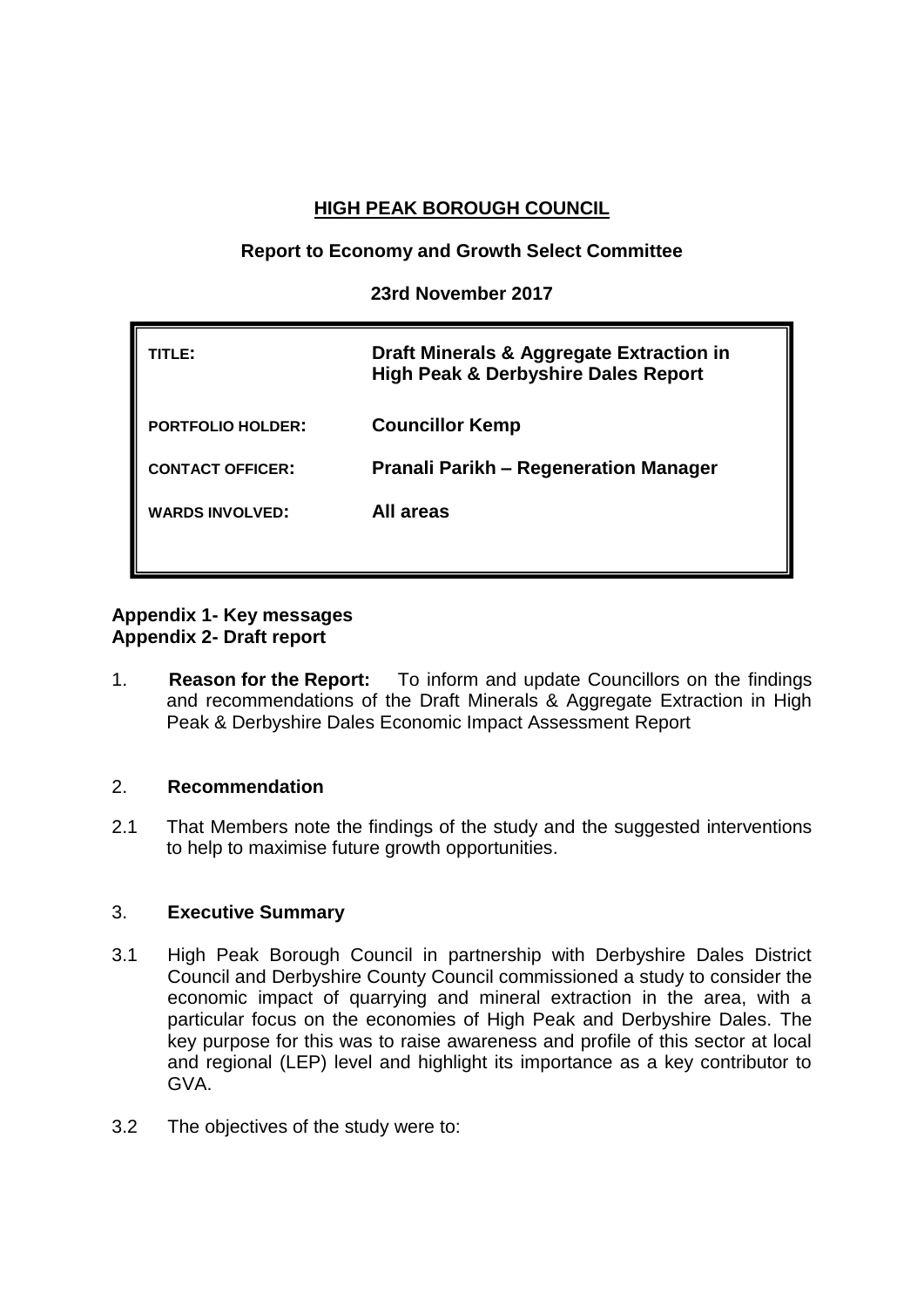- o Assess and measure the economic impact of the quarrying and minerals sector in High Peak and Derbyshire Dales.
- o Consider how future development will impact on the economies of Derbyshire Dales, High Peak and the County as a whole
- o Identify existing and future challenges for the industry.
- o Identify any potential public sector supported initiatives which would help to maximise future economic benefits from the sector.
- 3.3 The study made use of existing information including, the DCC and PDNPA Minerals Local Plan evidence base, The Peak District National Park Authority Core Strategy, DCC Local Aggregate Assessment, and studies and reports produced by the minerals industry.
- 3.4 The study also provides an assessment of the current opportunities and future known challenges. This has been informed by consultation with five quarry operators (across both High Peak and Derbyshire Dales) along with the Mineral Producers Association. Consultants approached the following organisations and operators to gather information:
	- High Peak Borough Council
	- Derbyshire Dales District Council
	- Derbyshire County Council
	- Minerals Producers Association
	- Cemex (Doveholes Quarry)
	- Tarmac (Middleton Mine, Dene Quarry, Tunstead, Hindlow, Ballidon. Old Moor)
	- Longcliffe Quarries Ltd (Brassington Moor, Ryder Point)
	- Aggregate Industries (Ivonbrook Brook, Topley Pike)
	- Omya UK Ltd (Dowlow, Ashwood Dale)
- 3.4 The study considers the economic benefits of the sector, at present and over the longer-term to 2040. It considers the employment effects of the quarrying and mining sector on national, regional, sub-regional (LEP areas) and local labour markets and the contribution of the sector towards the economy, through an assessment of employment-related Gross Value Added (GVA) achieved by current and future mining and quarrying activities in the two districts – GVA is a leading measure of productivity.

## **4 Key Findings**

- 4.1 The mining and quarrying of aggregates from the High Peak and Derbyshire Dales areas is a resource of national significance, contributing around 7% towards the national supply of minerals annually.
- 4.2 High transportation costs alongside strong levels of demand for bulk aggregates from the construction/housebuilding sector, means that the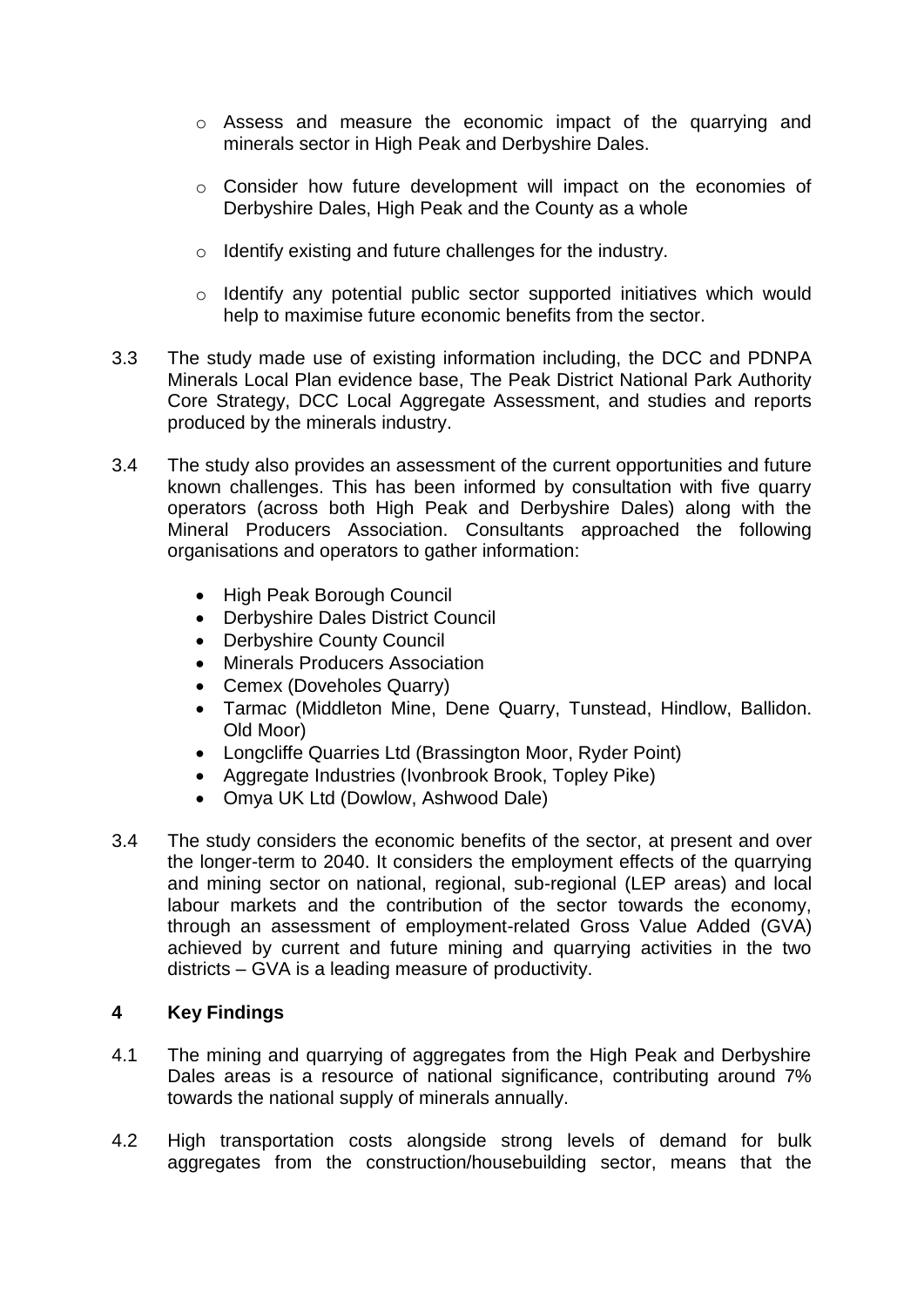reserves underlying High Peak and Derbyshire Dales are considered to be a nationally important asset.

- 4.3 Mining and quarry activities in the High Peak and Derbyshire Dales districts will contribute a total of £2.352bn in GVA to the local economy by 2040, £1.633bn at present value.
- 4.4 Consultation with local industry operators and the Minerals Producers Association (MPA) highlighted a number of current challenges within the sector. These include the need for a skilled workforce, the need for local transport improvements and the need for efficient planning certainty. A full summary of findings and recommendations is available at Appendix 1.

## 5. **Next Steps**

- 5.1 Once approved, the report will be shared with the following organisations;
	- $\bullet$  D2N2 LEP
	- Sheffield City Region LEP
	- Quarry Operators in High Peak and Derbyshire Dales
	- The Mineral Producers Association
	- Derbyshire County Council
	- Derbyshire Dales District Council
	- University of Derby
- 5.2 All partners will be invited to consider how the recommended interventions can be taken forward to maximise the future growth opportunities.
- 5.3 An event will be set up for the above mentioned stakeholders to get together to discuss the next steps. The outcomes will be reported to the Economy and Growth Select Committee following the event.

## 6.. **How this report links to Corporate Priorities**

- 6.1 The Minerals & Aggregate Extraction Economic Impact Assessment Study supports the following aims of the Corporate Plan:
	- Help create a safer and healthier environment for our residents to live and work
	- Support economic development & regeneration
	- Protect and improve the environment.
- 6.2 The study supports the High Peak Growth Strategy key priority of Growing Enterprise Culture by nurturing existing employment sectors and business growth and helping to deliver infrastructure to support growth (transport, finance and skills). The partnership approach to delivery supports effective local and sub-regional partnerships and reinforces the Council's open for business message.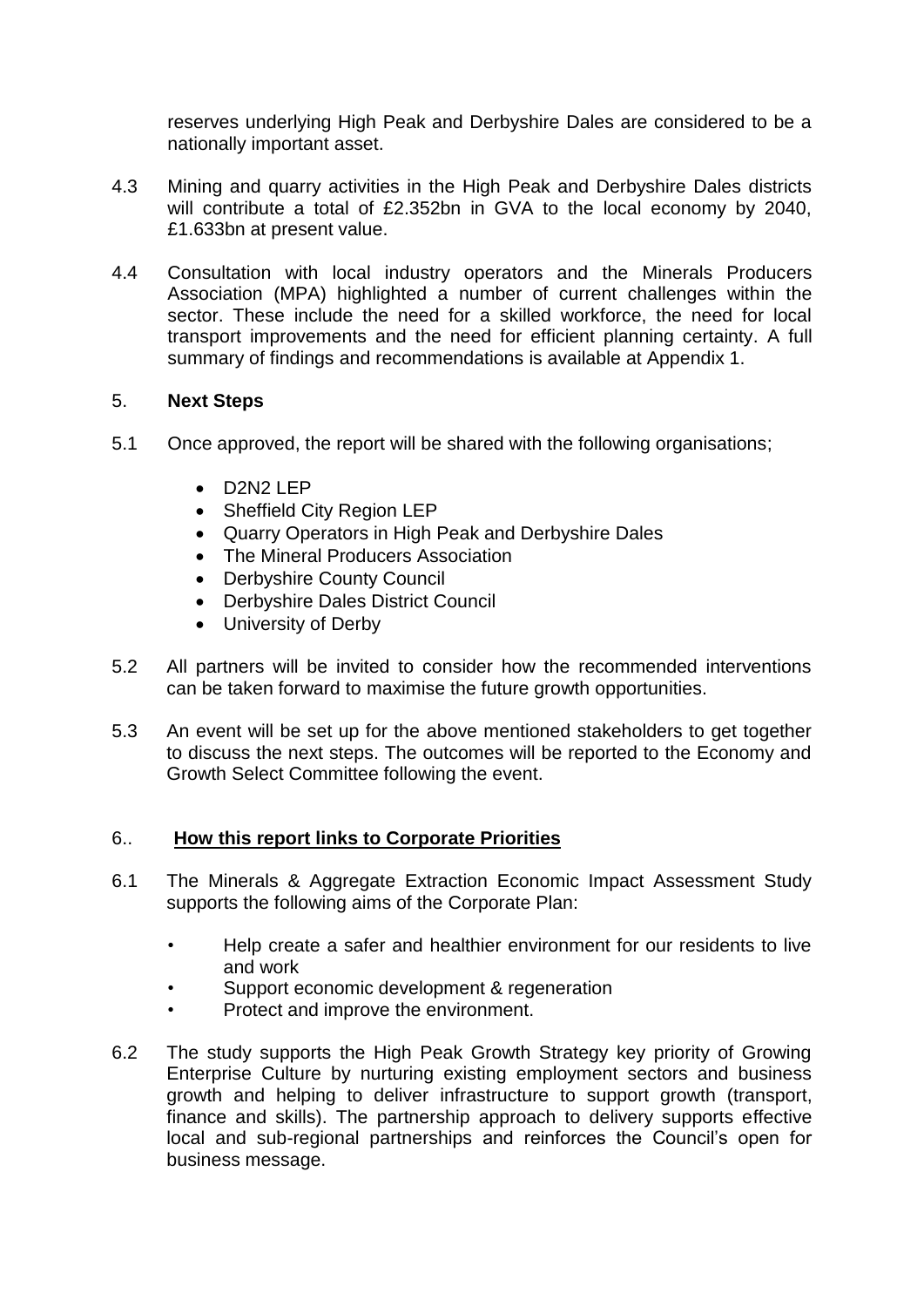## 7. **Options and Analysis.**

- 7.1 Note the content of the report and continue to work with partners to deliver the recommended interventions. This will help to ensure the sector is able to meet the predicted high level of demand for aggregates, being driven by a number of growth agendas across the Midlands and Northern regions, and maximise the sectors contribution to the labour market and economy. **Recommended.**
- 7.2Note the content of the report and take no further action. This is not considered the preferred option because the study reports that transport, workforce and planning challenges are making an impact on sector growth at present. If these are not addressed the sector will not be in a position to meet future demand for aggregates and the benefits to the economy will not be achieved. **Not recommended.**

## 8. **Implications**

- 8.1 Community Safety (Crime and Disorder Act 1998) No implications.
- 8.2 Workforce No implications at this stage. If the recommendations are taken forward then there may be implications for the Council.
- 8.3 Equality and Diversity/Equality Impact Assessment The report has been prepared in accordance with the Council's Diversity and Equality Policies.
- 8.4 Financial Considerations No implications at this stage. If the recommendations are taken forward then there may be implications for the Council.
- 8.5 Legal No implications.
- 8.6 Sustainability The report considers sustainability issues within the quarrying and minerals sector.
- 8.7 Internal and External Consultation Officers from High Peak Borough Council, Derbyshire Dales District Council and Derbyshire County Council have been involved in the preparation of the report. A series of meetings have taken place with quarry operators and representatives from the Minerals Producers Association have been consulted.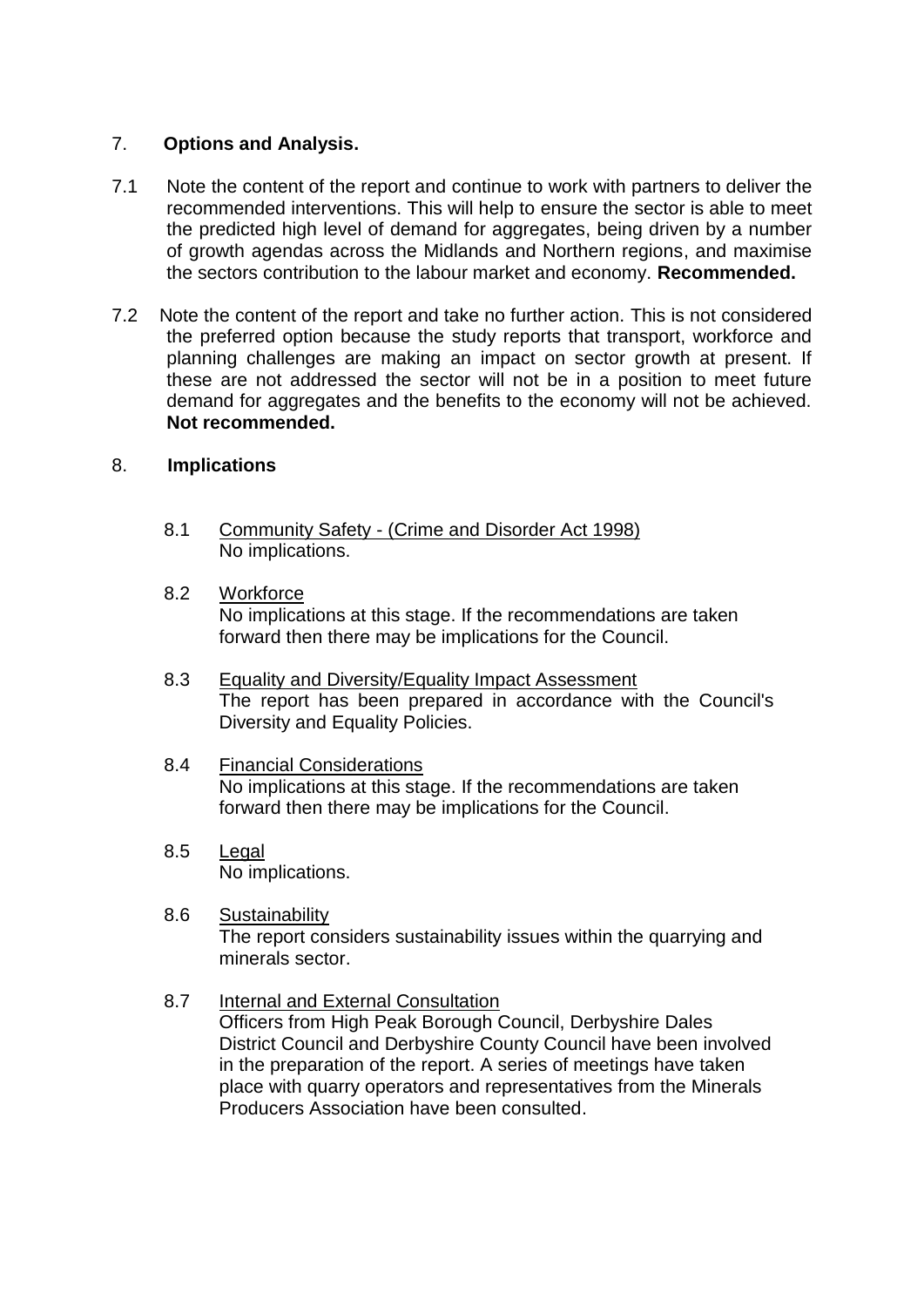8.8 Risk Assessment No implications.

## 9. **Background and Detail**

- 9.1 The principal sources of Carboniferous limestones in Derbyshire are found mainly in an area which stretches from Buxton, in a south easterly direction through the southern half of the National Park, towards the Matlock and Wirksworth/Cromford area. This rock provides a valuable and important raw material which is used in crushed form, both as high grade aggregate for concrete making and road stone and for industrial purposes (cement and chemical processes) and a large proportion is exported to neighbouring areas, mainly to Greater Manchester and Cheshire. Relatively small amounts of sandstone/gritstone are quarried for aggregate in the north west of the area, around Glossop and Hayfield. The more extensive use of this mineral is for building stone.
- 9.2 The sector provides a range of benefits to the economy including employment, capital investment, supply chain investment and business rate returns (estimated to be in the order of £5.5m per year from 2020 onwards). There are also future identified amenity and place-shaping opportunities associated with the legacy effects of future sites, following the end of each quarry's lifecycle.
- 9.3 There is a strong national and regional agenda to increase house building and this will be a significant element in the future use of the County's aggregates. It is likely that proposed housing and economic development in the Three Cities Growth Area (an area proposed for economic growth centred on Nottingham, Leicester and Derby), as well planned development in the Sheffield City Region and Manchester City Region Growth Areas will result in an increased demand for Derbyshire's mineral resources. The proposed high speed rail link (HS2) (due for completion in 2032) may also increase the demand for crushed rock aggregate.
- 9.4 Derbyshire County Council is preparing a draft Minerals Local Plan that sets out the future scale and location of mineral working in the area The High Peak Local Plan includes a vision for the development of housing and mineral sites to support economic growth whilst protecting the environment.
- 9.5 The D2N2 Local Enterprise Partnership acknowledges the importance of the quarrying and minerals sector in the latest version of the Strategic Economic Plan and the Derbyshire Economic Strategy Statement produced by the Derbyshire Economic Partnership sets out the importance of the minerals to specific local economies. This approach compliments central government messages in such instruments as the National Planning Policy Framework. This emphasises that "Minerals are essential to support sustainable economic growth and our quality of life" and accordingly that "Minerals planning authorities should plan for a steady and adequate supply of aggregates".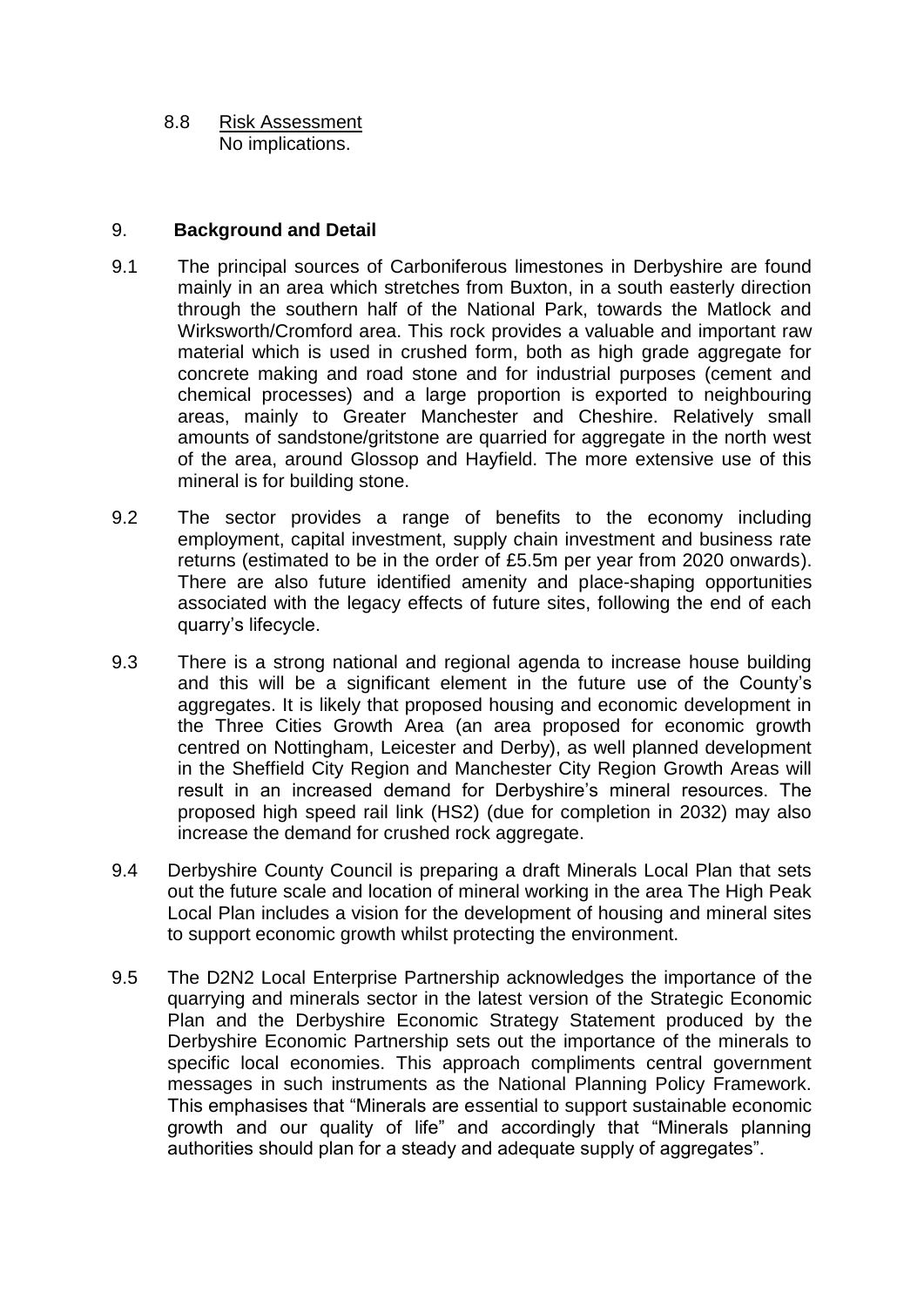### Dai Larner **Executive Director - Place**

**Web Links and Background Papers**

**Location Contact details**

### Appendix 1

## **Minerals & Aggregate Extraction in High Peak and Derbyshire Dales Key Messages**

#### **Strategic Importance**

- Minerals extraction activities in the High Peak and Derbyshire Dales areas is a resource of national significance, contributing around 7% towards the national supply of minerals annually
- In 2015, 14.8m tonnes of aggregate resource were extracted from the High Peak and Derbyshire Dales districts (c.11.7mt in High Peak and c.3.0mt in Derbyshire Dales).
- Around two-thirds of the sector's advanced supply chain is located in either the two districts or within the wider D2N2 and Sheffield City Region areas
- Without the aggregate resource from the two districts, the viability of major capital development projects across the Midlands and Northern regions would be compromised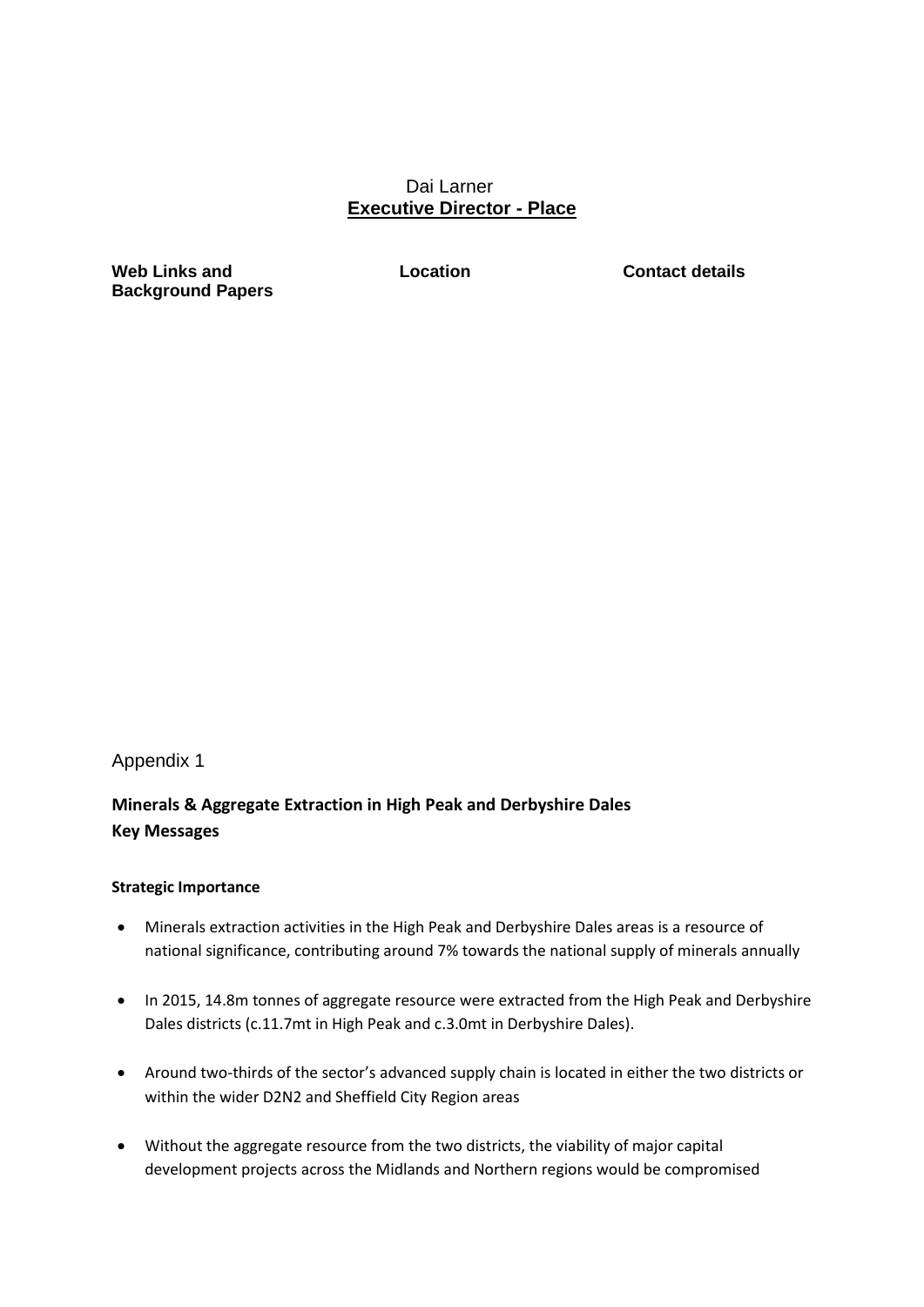#### **Economic Contribution**

- There are currently 924 direct FTE jobs in the mining and quarrying sector across the two districts (317 in High Peak and 607 in Derbyshire Dales), accounting for 82% of Derbyshire's workforce in the sector and 5.4% of the national jobs in the sector.
- Minerals extraction activities in High Peak and Derbyshire Dales are estimated to currently support 2,056 net additional FTE jobs nationally, of which 1,740 net FTE jobs are estimated to be located within the D2N2 and Sheffield City Region LEP areas. Of these it is estimated that the sector current supports 1,437 net additional FTE jobs across the two districts.
- It is estimated that the local sector contributes around £133m in GVA towards the national economy each year and average 'per worker' GVA contributions within the mining and quarrying sector in the two districts are higher than equivalent contributions in the manufacturing sector.
- The long-term GVA contribution to the local economy from mining and quarry activities in the High Peak and Derbyshire Dales is estimated to be £2.350bn by 2040, £1.633bn at present value. When including the whole of the sector's supply chain, it is estimated that mining and quarrying activities in High Peak and Derbyshire Dales will contribute a total of £3.150bn in GVA towards the national economy by 2040, £2.188bn at present value.
- At £316m per year, the annual estimated turnover achieved by businesses operating in the mining and quarrying sector in the High Peak and Derbyshire Dales areas is equivalent to around three-quarters of the annual GVA contribution of the visitor economy in the Peak District National Park and its surrounding area of influence.
- At current levels, there are potential Business Rate returns to the two Councils in the order of £5.5m per year from 2020 onwards, (subject to a 'Fair Funding Review').

### **Major Challenges and Future Success Factors**

- **Major capital Investment -** development projects across the midlands and northern regions of England will continue to be key drivers for product demand from the minerals sector. Ensuring an ongoing pipeline of major development projects will therefore help to ensure that demand for minerals products remains high.
- **Workforce and skills** The mining and quarrying sector has a matured but ageing workforce and workforce replacement is anticipated to be an increasing priority for the sector over the coming decades. Encouraging younger people into the sector is likely to become increasingly important and there is currently an underdeveloped skills infrastructure in place nationally to ensure the supply of workers into the sector.
- **Planning -** Due to the long-term investment commitments made by the sector, planning certainty is an important consideration in strategic business planning. Under the current